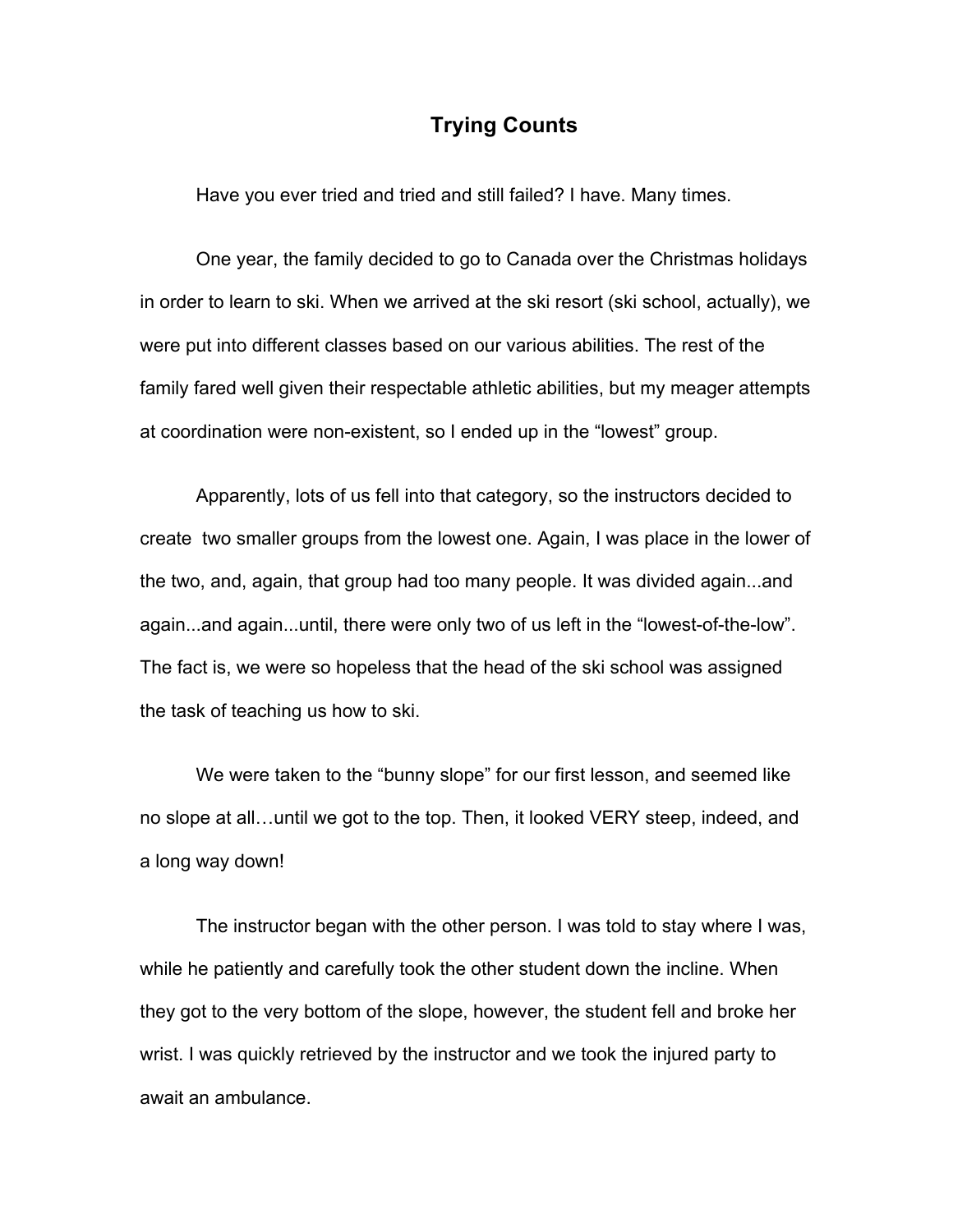"I'll stay with her!" I volunteered, secretly hoping to ride with her to the hospital and, thus, avoid the possibility of having my first real lesson; but, it wasn't to be. She went to the hospital, while the instructor and I went back up that seemingly endless slope. Somehow, I made it down in one piece, but it took all the rest of the day.

When the family was re-united at our motel that evening, everyone was happily telling me about their classes and what a wonderful day they'd had. They were so excited to go out again the next day, that I didn't have the heart to tell them that the very thought of it made me sick to my stomach. I would have gladly stayed inside the ski lodge and read a book...but...that would have made everyone feel badly, so I said nothing. And the next day it all began again.

We were there for only a week, but every day, I struggle and failed. Every day, the rest of the family got better and better. Every day, I had an upset stomach and dreaded the experience, while every day they had a marvelously fun time. Finally, the last day of our vacation arrived. (And none too soon, as far as I was concerned!)

Off the family went to enjoy their last day, while I rejoined my instructor for one last lesson. I must admit that I was so relieved to think that this ordeal would soon be over that I failed to notice that we had ridden up on a different ski lift...and toward a different slope. Not to the beginners' slope...but to an intermediate slope (that bordered on an advance and dangerous one). I listened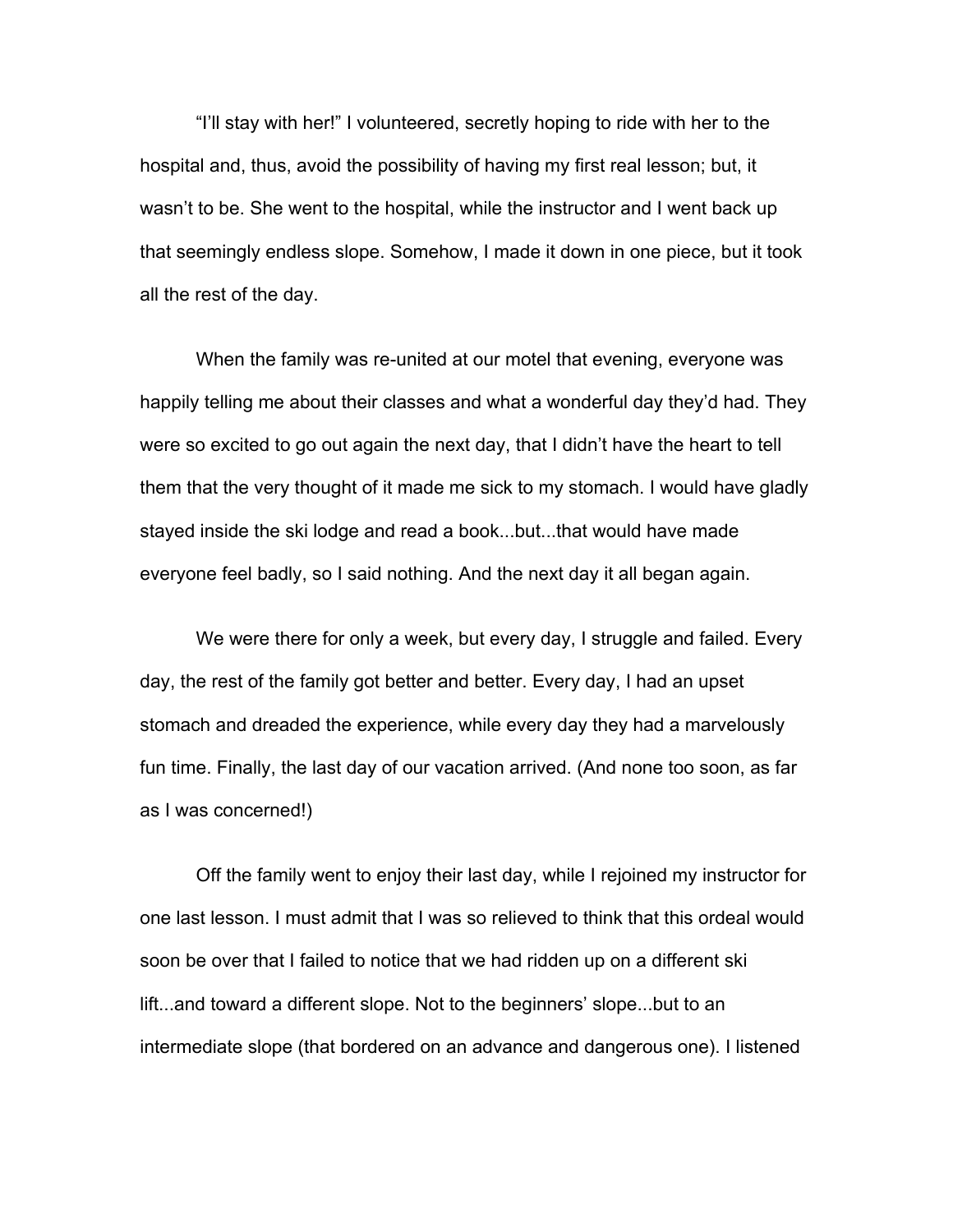to his reassuring words, but they did me little good; I barely managed to get off the ski lift, and certainly not in an upright position!

The instructor went slightly ahead of me, only 10 or 20 feet down a slightly steeper slope and yelled "Come on down!" And there I stood, frozen to the spot.

"You have to come down sometime," he shouted. "You can do it!"

When my body simply refused to respond, he added "You have 3 choices: either you can stay up there all night...or you can give it a try...or you can take off your skis and walk down."

I decided to give it one last try...

And I failed miserably...rolling head over heels in the attempt.

The instructor just looked at me without saying a word. Disappointment was written all over his face, and I was overcome with this incredible feeling of failure. My head and heart gave up. What good is "trying" if you never seem to get it right? What use is "going on"? But all the tears inside me never came, because...a miracle occurred.

God picked me up and held me in his arms. I was enfolded in His love and peace, like a precious baby protected from all harm. And I knew that everything would be all right as calmness wiped away all fear and failure, all loss of hope.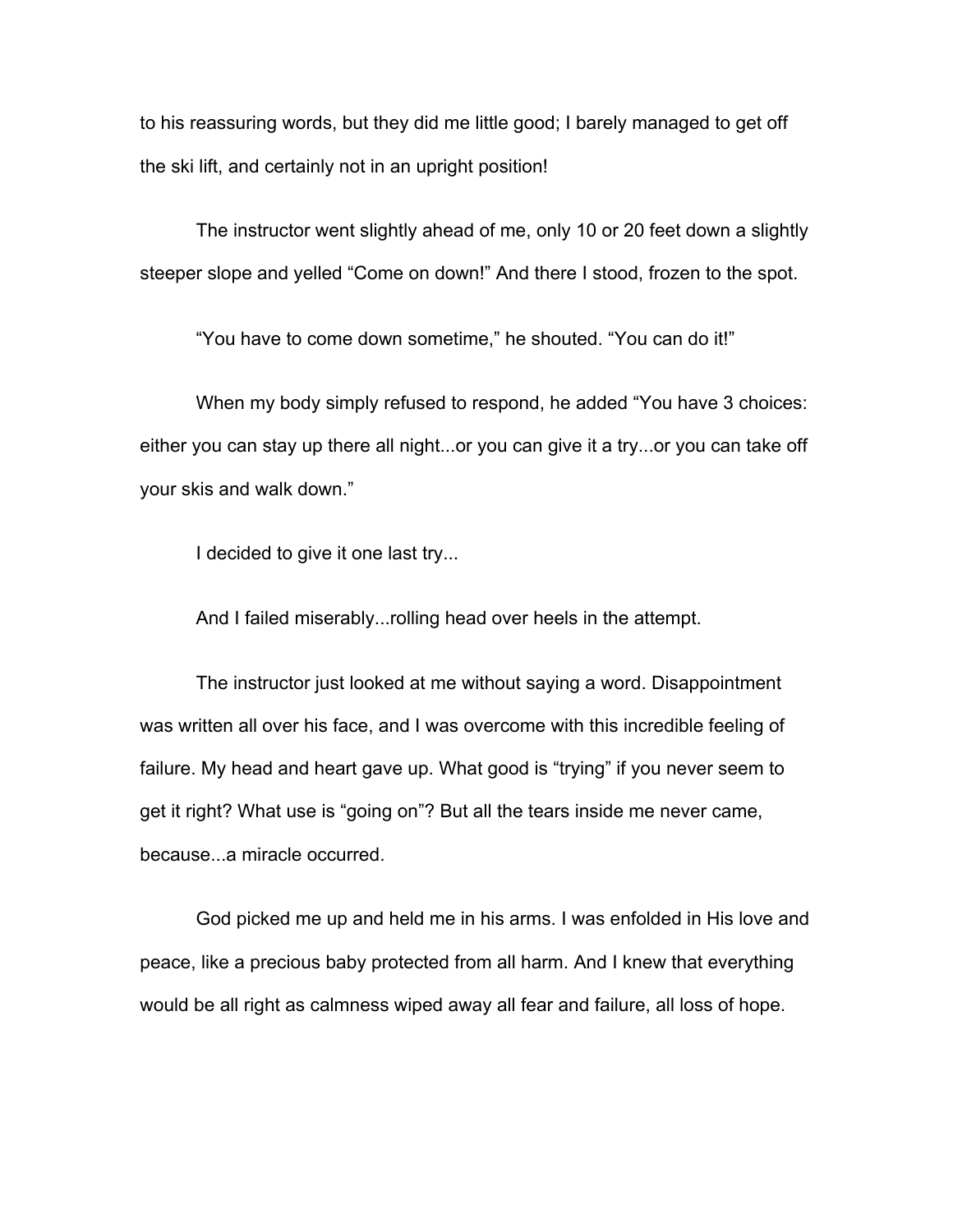The instructor must have seen the change in me because he asked, "What's happening?"

I replied, "Don't worry. It's just God." And then I added calmly, "Would you like to see how well God can ski?" He nodded dubiously.

So God and I jumped off the side of a nearby cliff (the dangerous slope). We slid sideways down its face, leveled off over powered snow, gathered speed, then took on moguls and ice until *we* reached the bottom of the run...and all the time, the instructor tried his best to keep up with *our* pace! It was great!

A myriad of crystals flew as skis bit into ice. The instructor stopped beside us on the bottom of the slope. A second passed, then two, before he said, "I have to believe that somehow you had it in you all along...but...God MUST have had a hand in it for you to ski like that!" I smiled, "Would you like to see God ski, again?" And he smiled and nodded once again.

So, up we went for another run, but this time on the lift, because he'd never believed in God until that day, I told him all about our Father Who's in heaven...and he listened. The second run was done as skillfully as the first (Oh yes! God can ski!), and I was filled with joy and incredible exultation!

I've never skied like that again, but, still, it was enough. For on that day, the reading for all Christian Churches had this to say: "He will put his angels in charge and they will support you on their hands in case you hurt your foot against a stone." [Psalm 91: 11, 12]